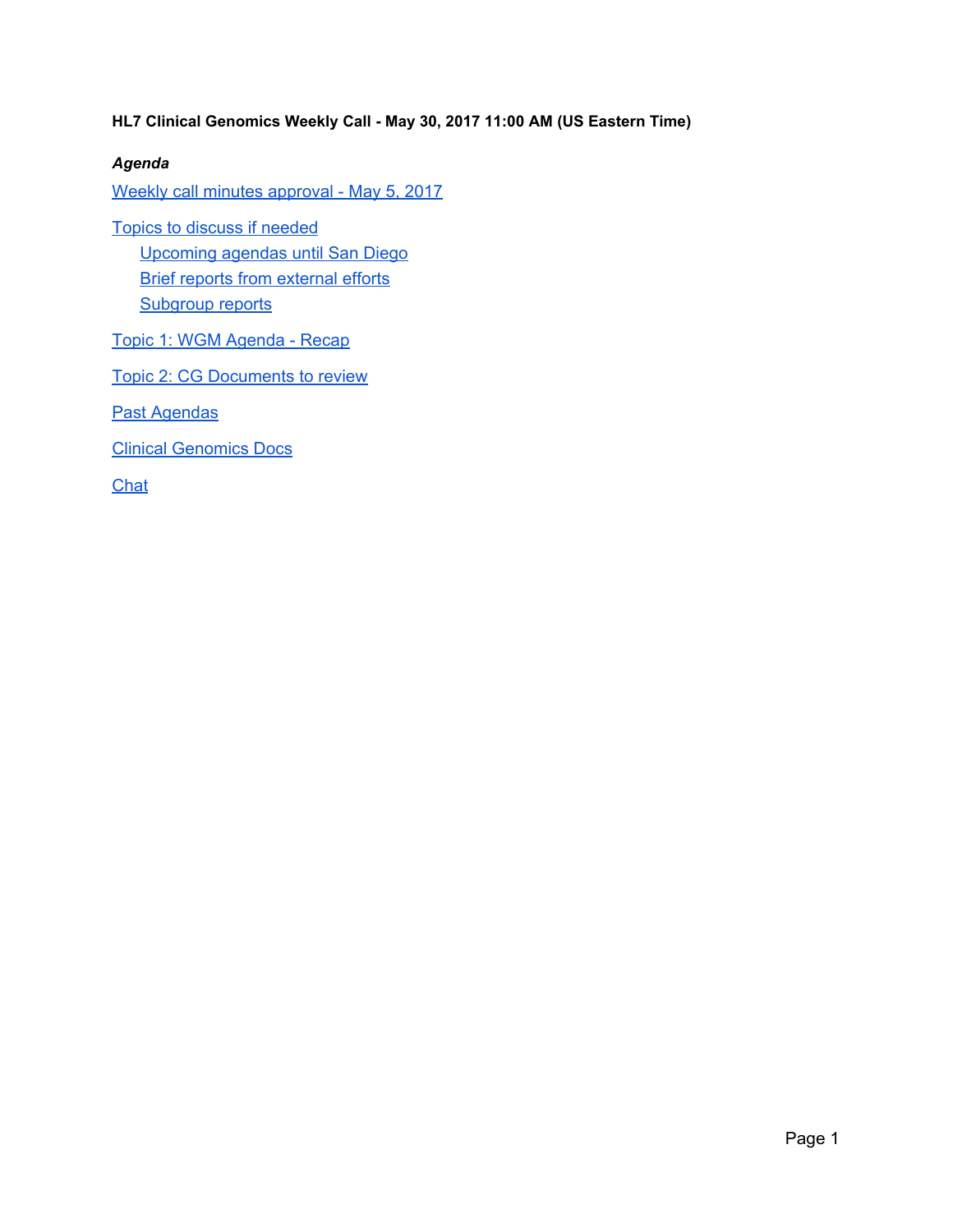### *Attendees*

- 1. JD Nolen Cerner [jondavid.nolen@cerner.com](mailto:jondavid.nolen@cerner.com)
- 2. Joseph Kane Epic [jkane@epic.com](mailto:jkane@epic.com)
- 3. Andrew Brown NMDP abrown3@nmdp.org
- 4. Bob Milius NMDP [bmilius@nmdp.org](mailto:bmilius@nmdp.org)
- 5. Bob Dolin [bdolin@psmiconsulting.com](mailto:bdolin@psmiconsulting.com)
- 6. Joe Quinn Optum [joseph.quinn@optum.com](mailto:joseph.quinn@optum.com)
- 7. Xin Liu BCH [xinliu215@gmail.com](mailto:xinliu215@gmail.com)
- 8. Bob Freimuth Mayo Clinic
- 9. Joel Schneider NMDP [jschneid@nmdp.org](mailto:jschneid@nmdp.org)
- 10. Gil Alterovitz BCH/HMS [gil.alterovitz@gmail.com](mailto:gil.alterovitz@gmail.com)
- 11. Ling teng -BCH [-tenglingling@gmail.com](mailto:-tenglingling@gmail.com)
- 12. David Kreda HMS [david.kreda@gmail.com](mailto:david.kreda@gmail.com)

13.

## <span id="page-1-0"></span>Topics to discuss if needed

<span id="page-1-2"></span>Upcoming agendas until San Diego

- May 30 WGM recap, SWOT
- Jun 6 Pedigree Ballot any comments?
- Jun 13 Status of LRI Ballot
- $\bullet$  Jun 20
- Jun 27
- Jul 4 US Holiday
- Jul 11
- Jul 18
- $\bullet$  Jul 25
- Aug 1
- Aug 8
- Aug 15
- Aug 22
- Aug 29
- Sep 5
- Sep 9-17 WGM San Diego

## <span id="page-1-1"></span>Brief reports from external efforts

- GA4GH
	- Gil last week meeting for strategic planning; organizational changes for future endeavors
	- Grant working groups had opportunities to talk about their vision for future, but not so much except for ehealth task team - consent management system for family health history; focused on governance; meeting seemed to very research focused, clinical not so much; they recognize HL7 and don't want to duplicate efforts; discussion about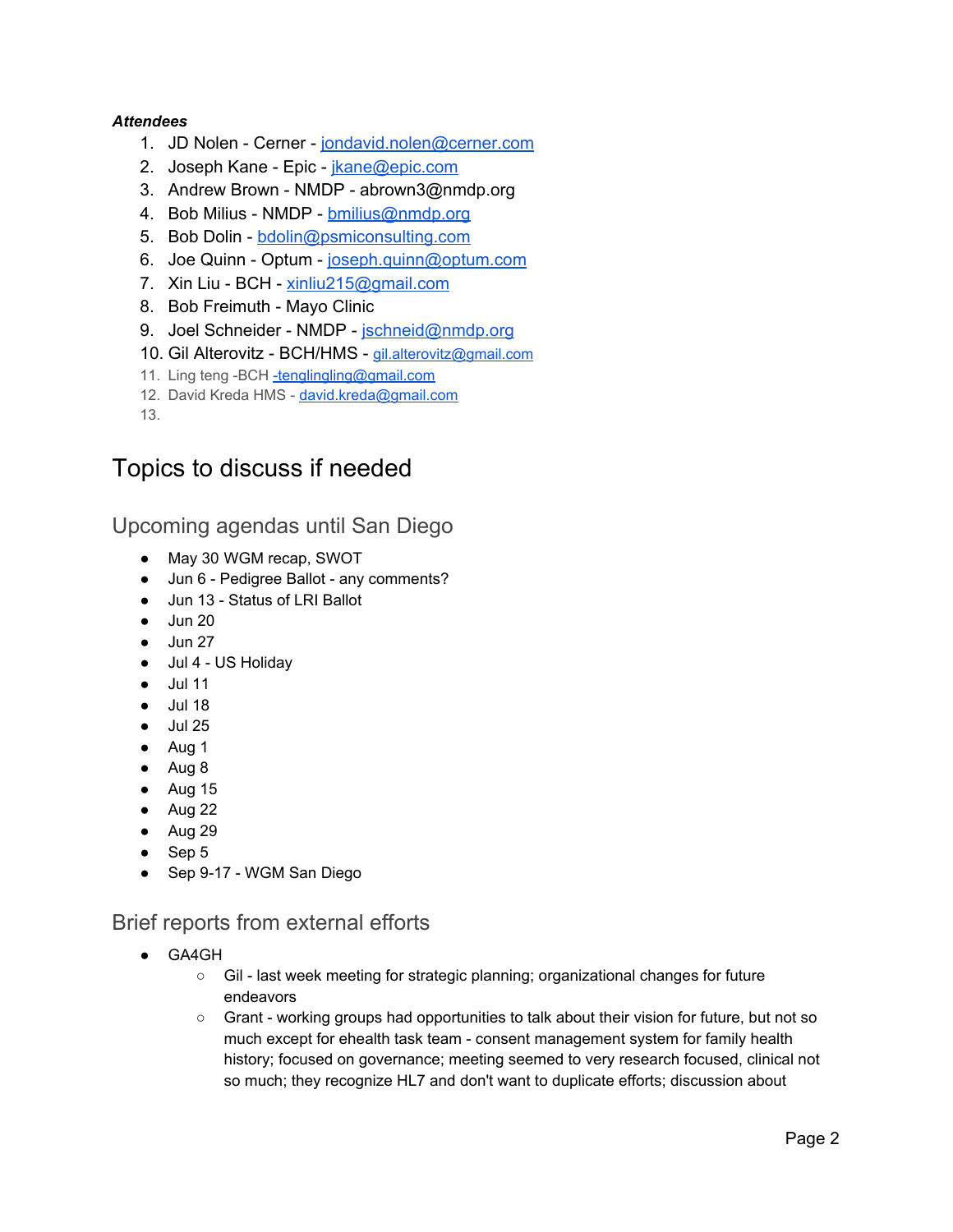'standards'; GA4GH focussed on API's, HL7 up to now hasn't been focussed API's but instead the transport structure

- Clem from FHIR side HL7 does API
- Gil GA4GH has been focused on very large datasets, millions of subjects, API's have different purposes
- DAK Comment 1/Opinion: I don't think GA4GH can help but being research oriented. Our goals in coordinating with them is to be sure the clinical focus we (HL7 CG) have can connect to their models when whatever the clinical need is needs to reach down into more extensive data. Gil's proposal that FHIR profiles for genomics data have ways to (URL) link to a different set of research models remains a concrete and constructive way to conduct this. Our strategy should be to articulate this and find the zone where the two efforts can collaborate technically. The one thing that may matter most is that we have in common how variants are represented semantically so that there is no mismatch at this level.
- DAK Comment 2/Opinion: The effort to achieve a common variant approach is the goal of the Variant Modeling Collaboration (VMC). We shall see ...
- $\circ$  RF: We should also keep in mind the general directionality of information transfer, which tends to go from basic research to translational studies to clinical. It makes sense for HL7 (clinical) standards to point back to data and studies that occurred earlier in the spectrum, whereas it would be difficult for a basic science application to point "forward" into the clinical realm
- **National Academies** 
	- Further discussion around next home for DIGITiZe...Grant may have more
	- Clingen/Clinvar
		- $\circ$
- Variant Modeling Collaborative (VMC)
	- $\circ$

## <span id="page-2-0"></span>Subgroup reports

- IM
- [https://docs.google.com/document/d/18sVxZdAeA98ok5hdGwmmVxVinTq\\_vAT9B-Z8GI](https://docs.google.com/document/d/18sVxZdAeA98ok5hdGwmmVxVinTq_vAT9B-Z8GIAyRiM/edit) [AyRiM/edit](https://docs.google.com/document/d/18sVxZdAeA98ok5hdGwmmVxVinTq_vAT9B-Z8GIAyRiM/edit)
- $\circ$ **FHIR** 
	- [https://docs.google.com/document/d/1FGCQRtxJKyHhnC1uB\\_t4sJZ9yXbLMGOqPXHPr](https://docs.google.com/document/d/1FGCQRtxJKyHhnC1uB_t4sJZ9yXbLMGOqPXHPr5tSLLQ/edit#heading=h.nts1cfujf9t5) [5tSLLQ/edit#heading=h.nts1cfujf9t5](https://docs.google.com/document/d/1FGCQRtxJKyHhnC1uB_t4sJZ9yXbLMGOqPXHPr5tSLLQ/edit#heading=h.nts1cfujf9t5)
- $V<sub>2</sub>$ 
	- $\bigcap$

 $\circ$ 

# <span id="page-2-1"></span>Topic 1: WGM Agenda - Recap

- [https://docs.google.com/document/d/10hL5DAIn1OdER9t1rnLlZde9\\_3d361eRXv9zLciw](https://docs.google.com/document/d/10hL5DAIn1OdER9t1rnLlZde9_3d361eRXv9zLciwB6Y/edit) [B6Y](https://docs.google.com/document/d/10hL5DAIn1OdER9t1rnLlZde9_3d361eRXv9zLciwB6Y/edit)
- ●
- ●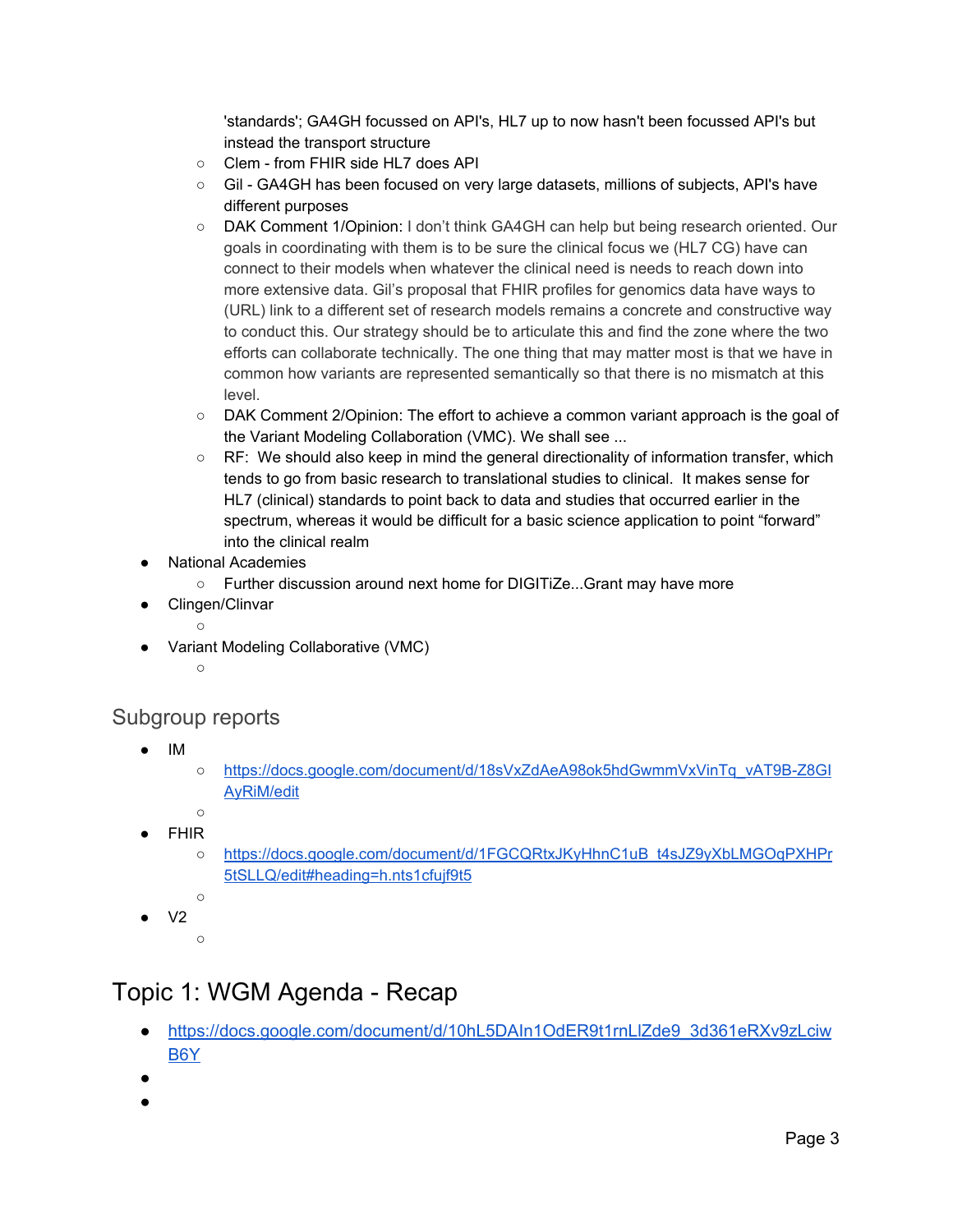# <span id="page-3-0"></span>Topic 2: CG Documents to review

- SWOT
	- [https://docs.google.com/document/d/1zFUzRYLfCmrnThBU8xXVS\\_JiScDACBi13tzFJep](https://docs.google.com/document/d/1zFUzRYLfCmrnThBU8xXVS_JiScDACBi13tzFJep751k/edit) [751k/edit](https://docs.google.com/document/d/1zFUzRYLfCmrnThBU8xXVS_JiScDACBi13tzFJep751k/edit)
	- short url = <http://bit.ly/2iklUw0>
- DMP Bob F
	- ○